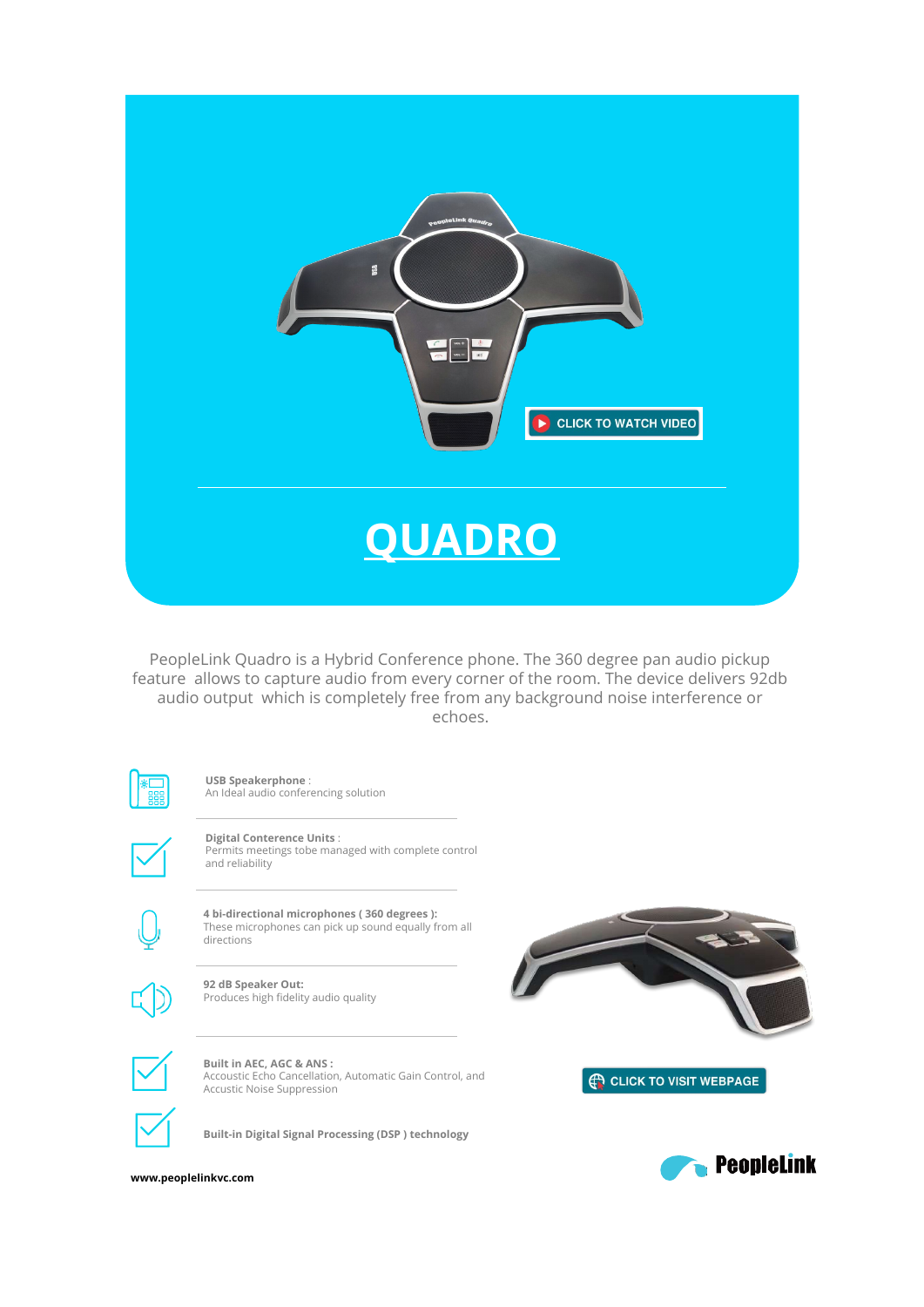# **Applications**

- Area of application: Board room or conference room
- I Ideal Room size: 30ft by 20ft
- Capacity: 15 to20 seater
- Shape of table: Recommended for oval shape table



# Specifications

#### **QUADRO**

| $\overline{U}$                                    |                                                     |                                                 |                                                                                                          |  |
|---------------------------------------------------|-----------------------------------------------------|-------------------------------------------------|----------------------------------------------------------------------------------------------------------|--|
| Interface                                         | : USB, Ext1, Ext 2,<br>Power jack                   | <b>Frequency Range</b>                          | $: 100$ Hz to 22KHz                                                                                      |  |
| <b>USER INTERFACE</b>                             |                                                     |                                                 |                                                                                                          |  |
| <b>Screen Size</b><br><b>USB Nos.</b><br>USB type | : 58x28mm,4 Lines<br>$: 1$ Nos<br>: USB 2.0 B TypeB | Mute Indicators<br>and Number<br><b>Buttons</b> | Mute Indicator and Numbers<br>Lync Off hook Key, Lync Hang Up,<br>Mute Mic, Mute Speaker, Vol<br>Up/Down |  |
|                                                   | <b>AUDIO TECHNOLOGY</b>                             |                                                 |                                                                                                          |  |

cancellaion

DSP based Echo : (Echo Tail) 500ms.0 B

## **AUDIO FEATURES**

Speaker Gain Control Noise reduction Speaker output Power Consumption

: Max:92dB : 18dB : 92dBA  $:$  <6W

Frequency Range Built-in Microphones Microphone pickup range Audio Input

: 100 Hz to 22KHz

- : 4 Nos
- : Upto 3 mtr, 5 mtr with Extension

: 1x USB 2.0 B Type



**www.peoplelinkvc.com**